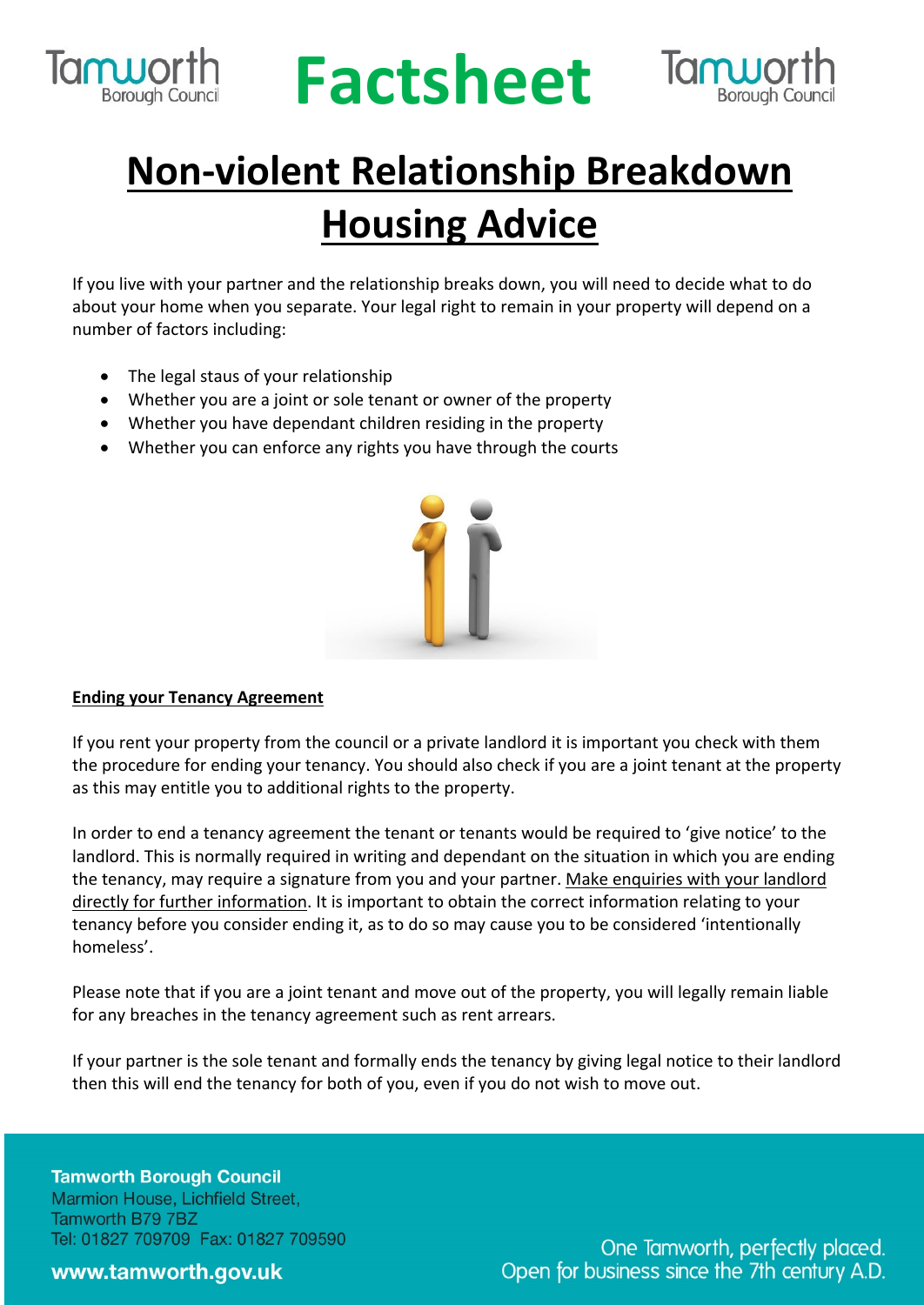

# **RUPOLING Factsheet**



#### **Home Ownership**

If you're both on the title deeds, it means that you both own the proeprty and will need to decide jointly what decisions are made regarding it. It is important that you seek legal advice if you are considering selling your home.

If your name isn't on the title deeds but you can prove that you have contributed to the property in other ways such as paying the mortgage, then you could be considered as having a 'beneficial interest' in the property and therefore legal rights.

#### **Married Couples**

If your partner is the sole tenant but you are married, you have the right to:

- Occupy the matrimonial home, and not be excluded, except by a court order.
- If you are not occupying the home, you can apply for a court order to regain entry to the property and live there.

If you are married and divorce proceedings have begun then you can ask the court to transfer the tenancy into your name. The court will consider both your situations before deciding whether to do this. Please seek suitable legal advice before applying to court.



#### **Legal Options Available to You**

 Housing rights in a relationship breakdown can be complicated and you may need to seek legal advice. Many law firms offer fixed fee interviews where you can get comprehensive advice on your legal rights to remain in the property and how the matter can be resolved longer term. You can check whether you're eligible for help with the costs involved using the Legal Aid Checker at www.gov.uk/check-legal-aid

The Homeless Charity Shelter has produced a guide for people who are experiencing relationship breakdowns and what their housing rights are after splitting up. The guide can be accessed via: http://england.shelter.org.uk/ data/assets/pdf file/0020/23393/ShelterGuide RelationshipBreakdo wn.pdf

You may consider applying for an **Occupation Order** which is issued by the family court under Part IV Family Law Act 1996 and sets out who has the right to stay at the family home, who can return and who should be excluded.

**Tamworth Borough Council** Marmion House, Lichfield Street, Tamworth B79 7BZ Tel: 01827 709709 Fax: 01827 709590

#### www.tamworth.gov.uk

One Tamworth, perfectly placed. Open for business since the 7th century A.D.